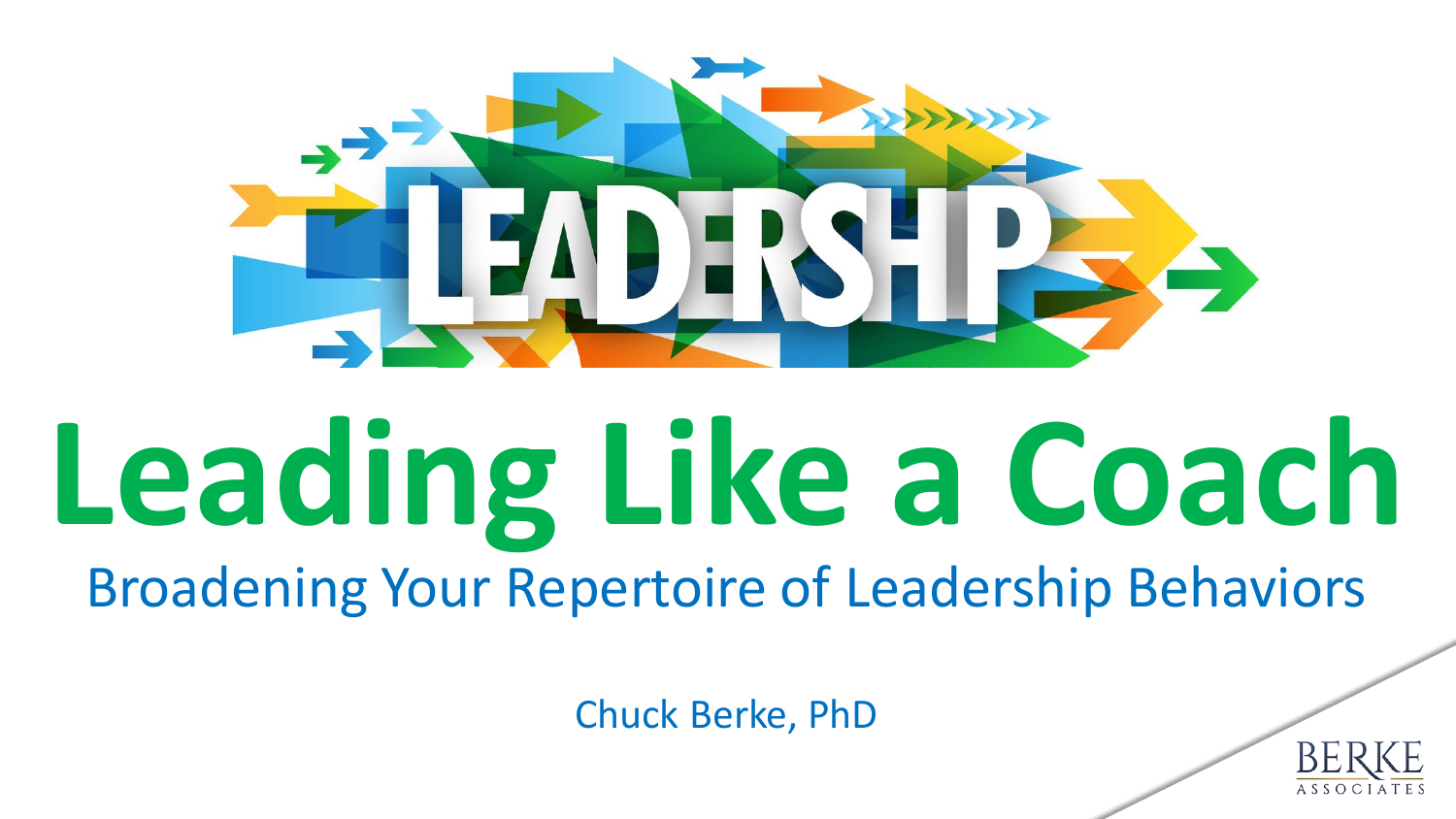## **Introduction**

- **Licensed Marriage and Family Therapist - recovering**
- **Coaching for over 25 years**
- **Currently focused on Individual and team/group leadership development**
- **Master Certified Coach through ICF. Marshall Goldsmith Certified Stakeholder Centered Coach**
- **Received an MA in Organizational Development and a PhD in Human Systems from Fielding**
- **Work mostly with large companies including; Dell/EMC, Merck Millipore, GE, Johnson & Johnson, Marriott/Starwood Hotels, PepsiCo, National Institutes of Health**



Chuck Berke, PhD, MCC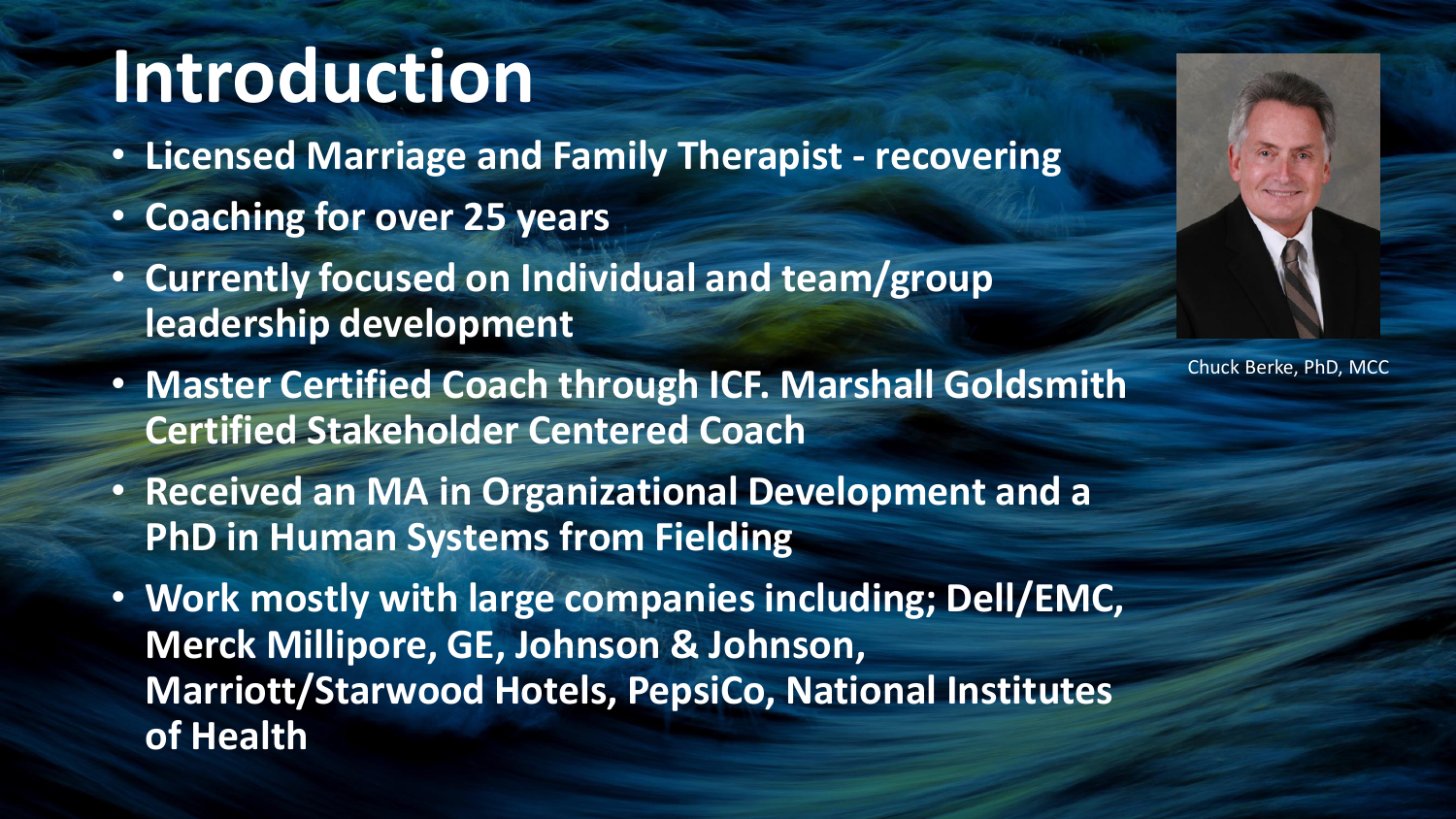

- My plan is to walk you through the nuts and bolts of a coaching session and connect the coaching elements to leadership competencies.
- As I'm sure your realize no session will ever completely follow this model.
- I also want to point out where the differences might show up between an **executive coach** and a **leader who is coaching.**
- There is plenty of overlap.
- There are many good reasons why there are ways in which leaders and coaches would take different paths.
- We'll explore those as we go.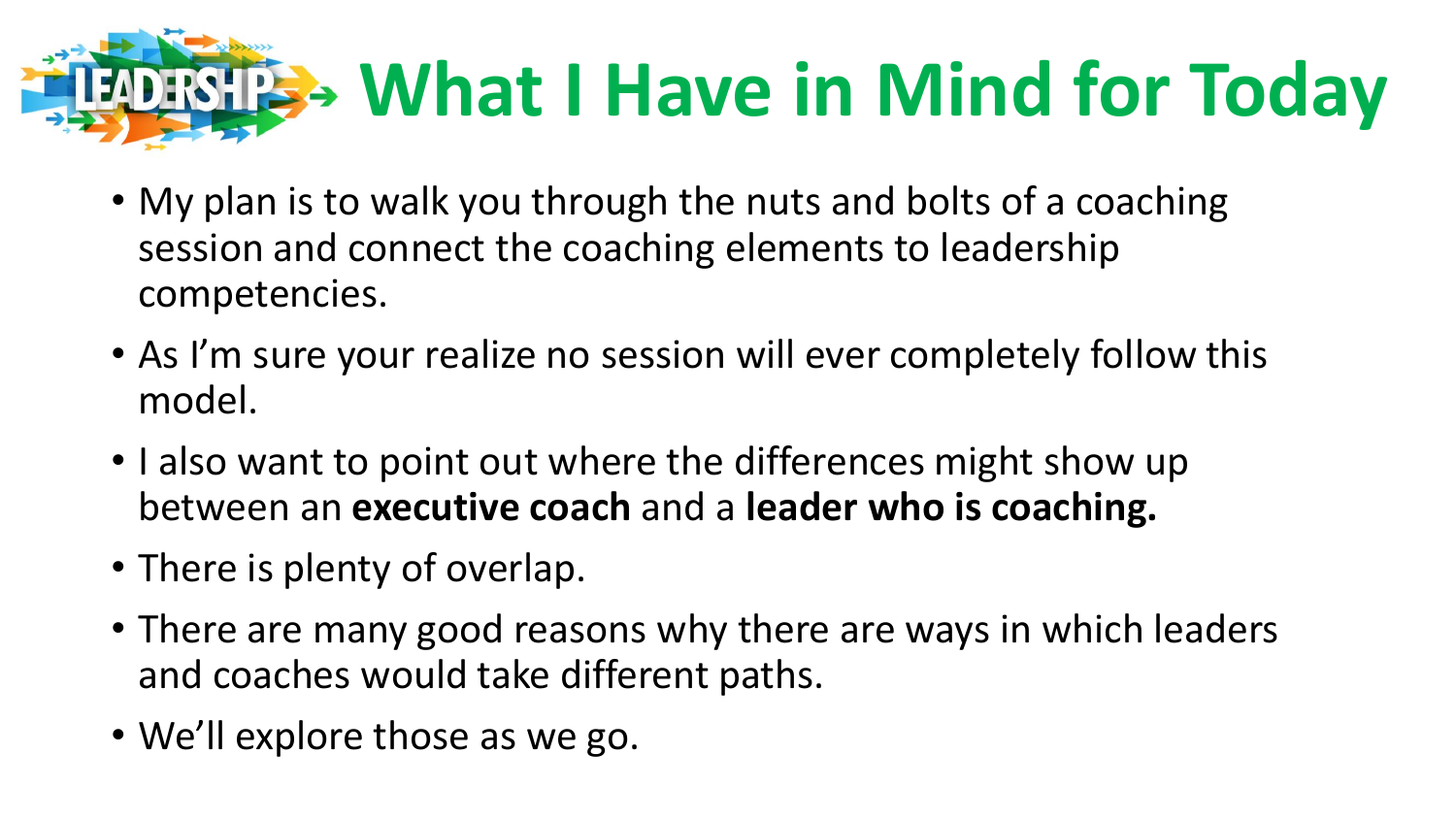

- How a leader might coach their team
- If we are talking about leaders using a coaching approach;
	- Curiosity, questions, empathy, recognizing strengths Appreciative Inquiry, partnering, involved detachment, open ended questions, understanding how to help people change their thinking, versus telling them what to do,
- These concepts and qualities are very much in alignment with Servant and Situational Leadership models.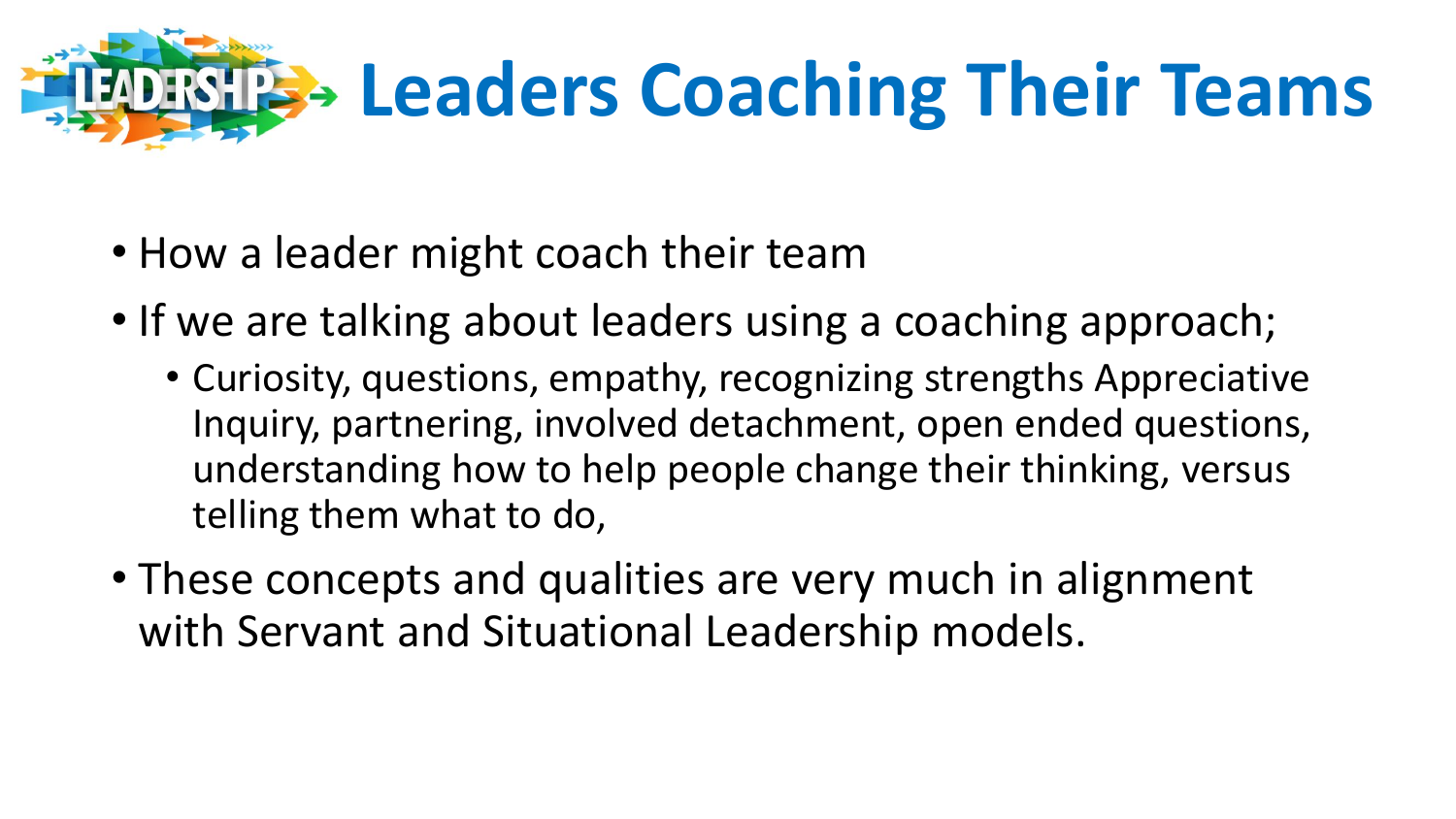

- We can think of coaching models from a continuum perspective
- I believe there are many ways to help others.
- We have to show up in ways that are appropriate for us but more importantly, respectful of the client's needs.
- There are two basic approaches to coaching that form the opposite ends of the continuum.
- There is the ICF model that believes that all the answers reside within the clients. And the SCC- Goldsmith Stakeholder Centered model that holds that all the answers reside within the client's stakeholdersmore or less.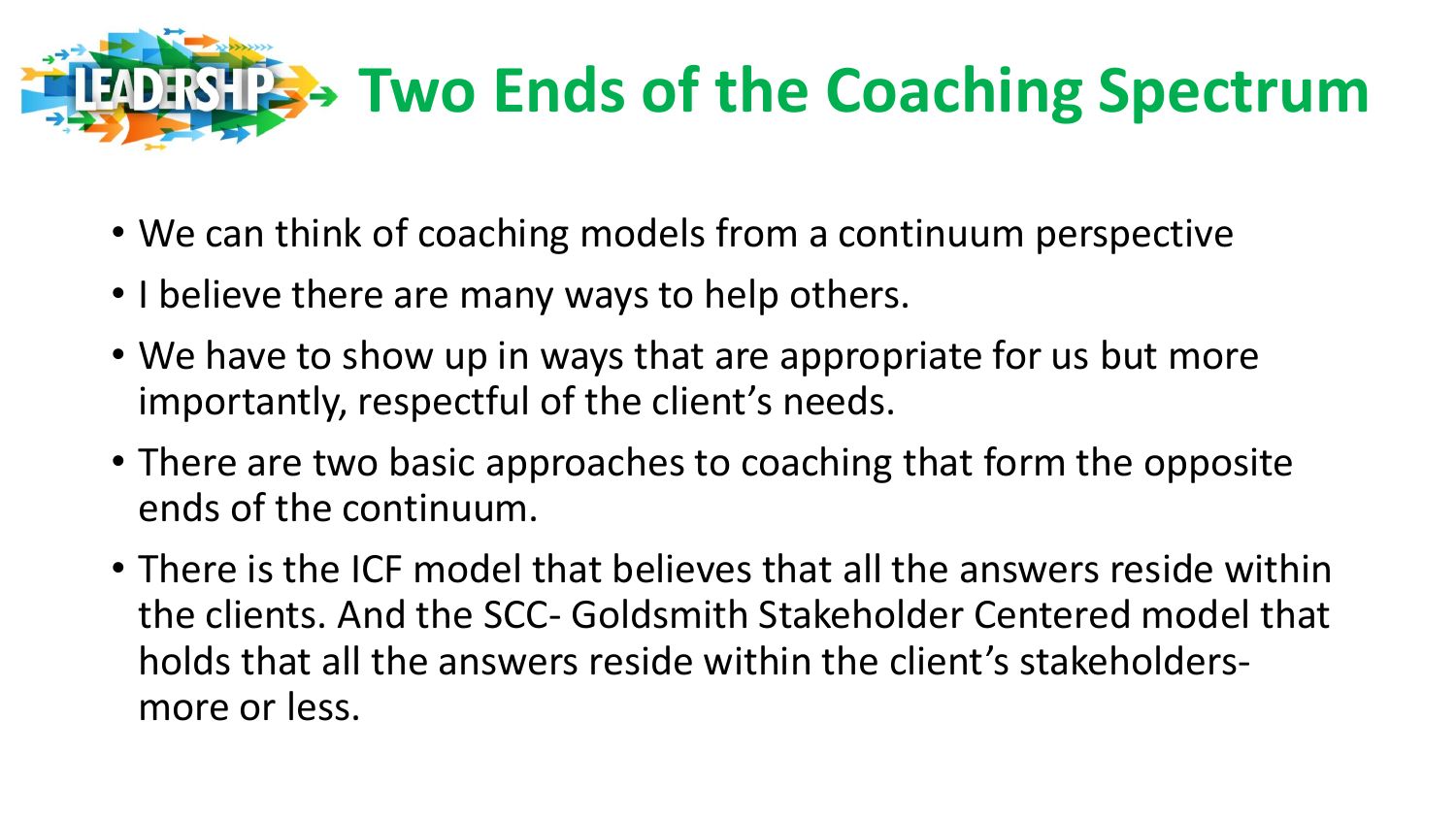

- As I mentioned, I believe there are many ways to be helpful.
- I and most coaches I know are far more interested in helping a client make the changes they want to make than adhering to any particular model.
- We live in the middle not on the ends.
- That being said, many leaders may be more inclined to be directive, which would be more in alignment with SCC.
- Some Coaches might be more oriented to the ICF model, which is more reliant on questions, curiosity, metaphor and client reflection.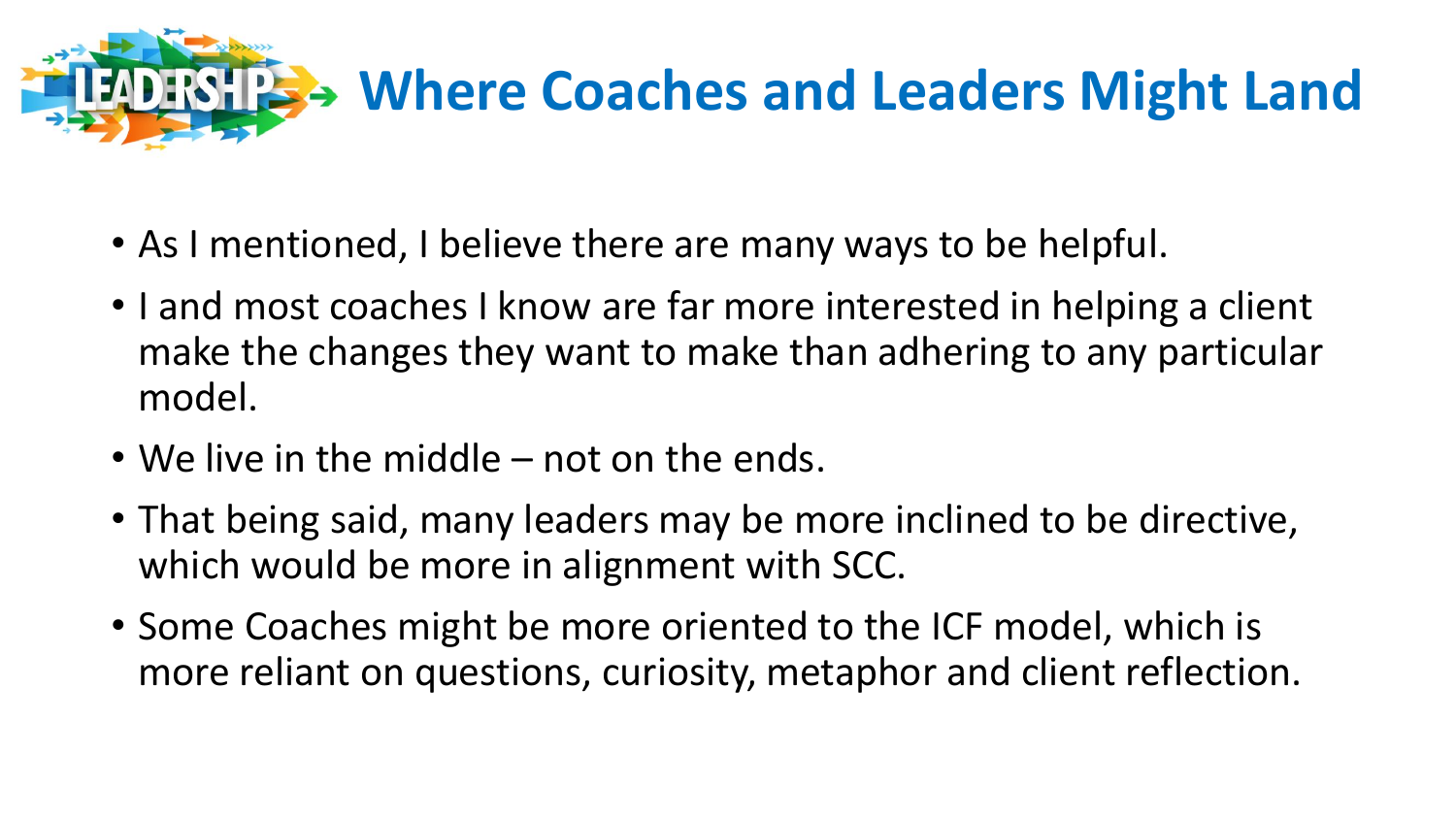

## **What's the Difference Between a Leader and a Coach**

- If we were in the same room, I would ask you this question.
- I think most of you might answer that the levels of responsibility for results are different. Leaders have to answer for their results in ways that coaches don't.
- The kind of leaders we are going to talk about today are internal to their organizations. Most, but not all, coaches are external.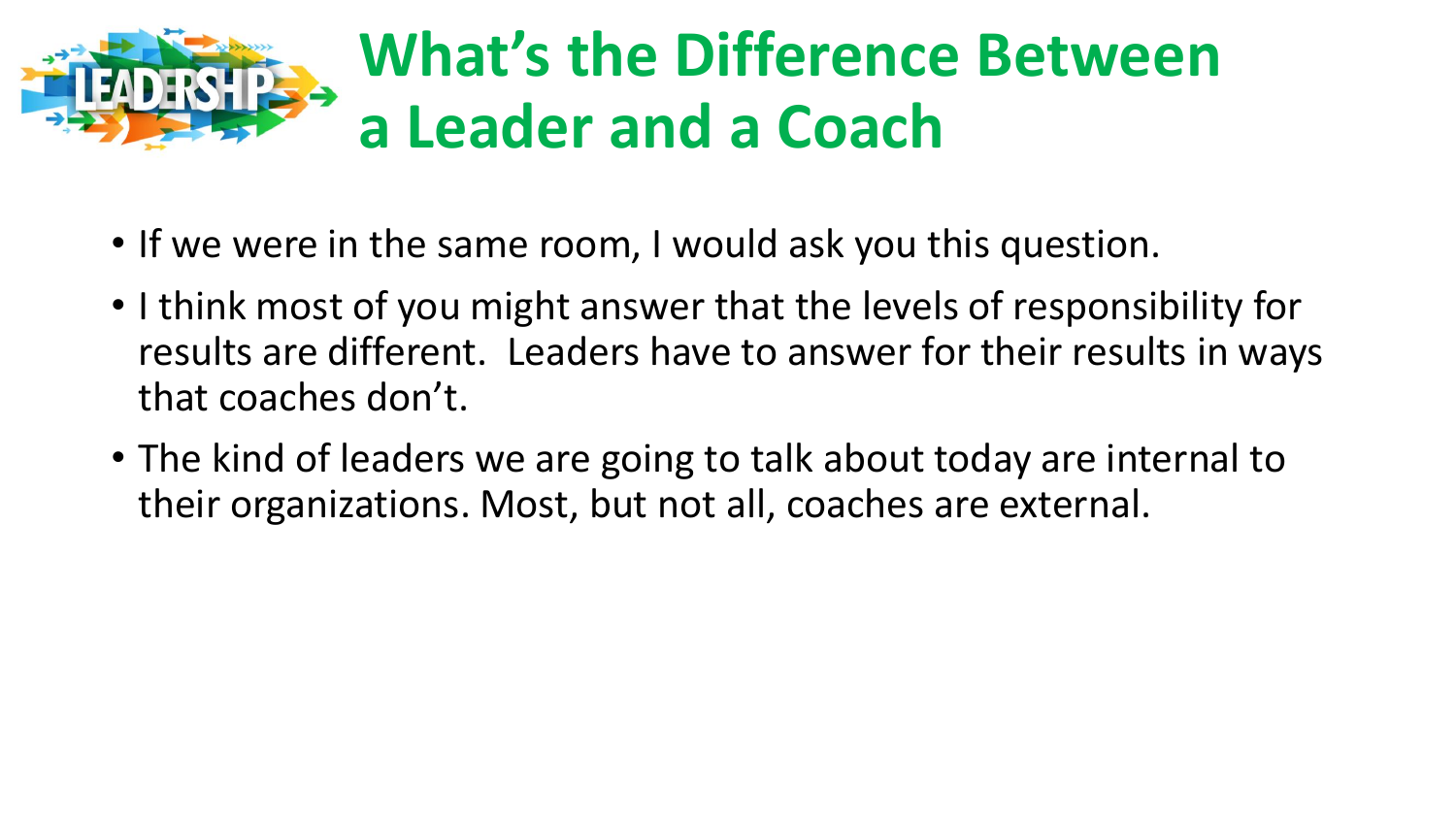

- Coach/leader- catch up what's happened since last time.
	- Coach- what would you like to WORK on today?
	- Leader- how is it going on the project we talked about last time?
- Coach/leader- what would you like to come away with at the end of our meeting?
- Leader- what's going well? What's getting in the way.
- A Servant leader would ask- Can I remove a roadblock or two?
- A Situational leader would consider what the coachee/direct report would need to learn and develop in order to succeed with the task.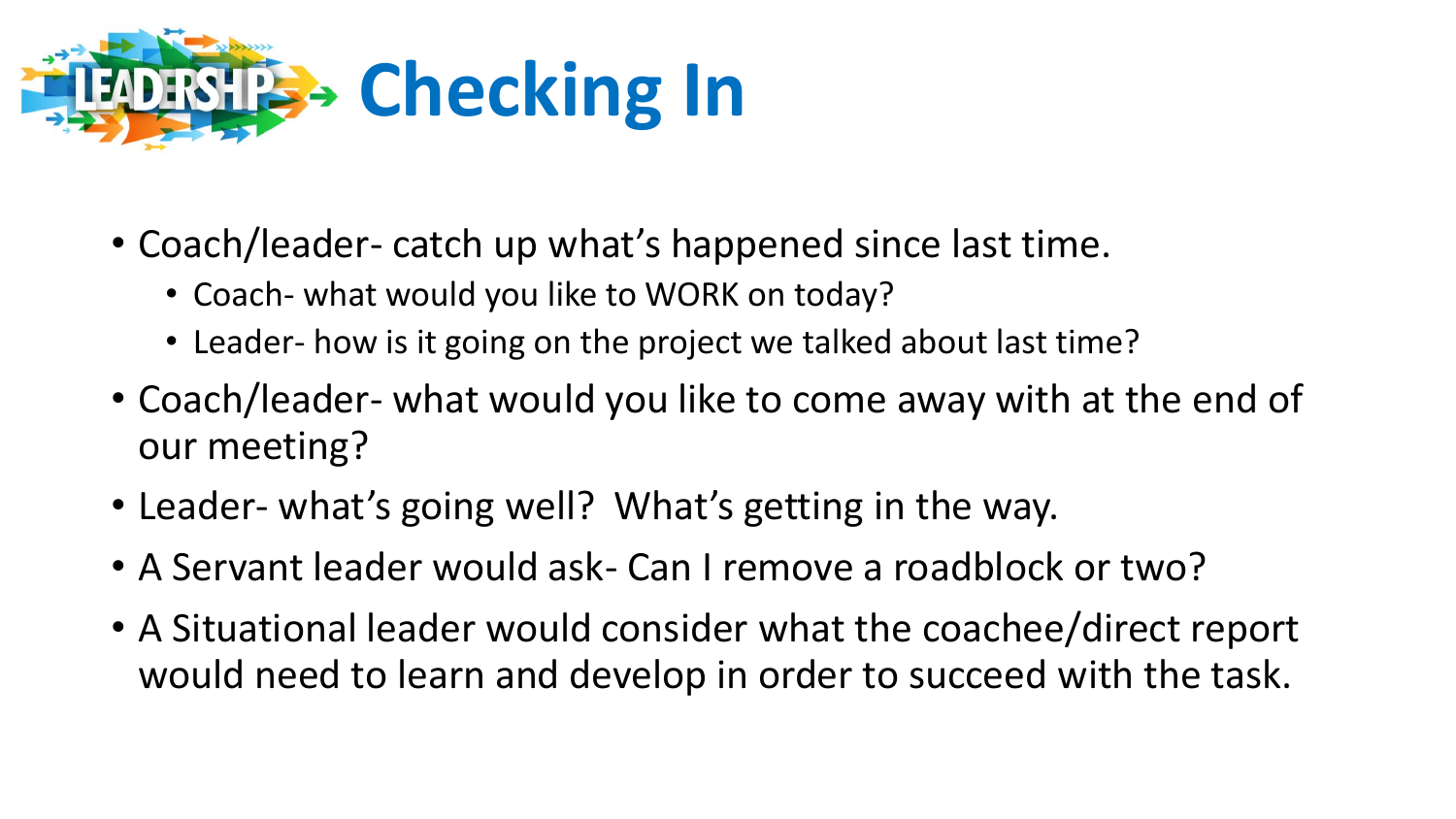

- Leaders- do you have any questions or need clarification on anything from me. (Employee may need a better understanding of what the leader wants from the project or more clarity on the project itself.)
- Coach- do you have any questions for me?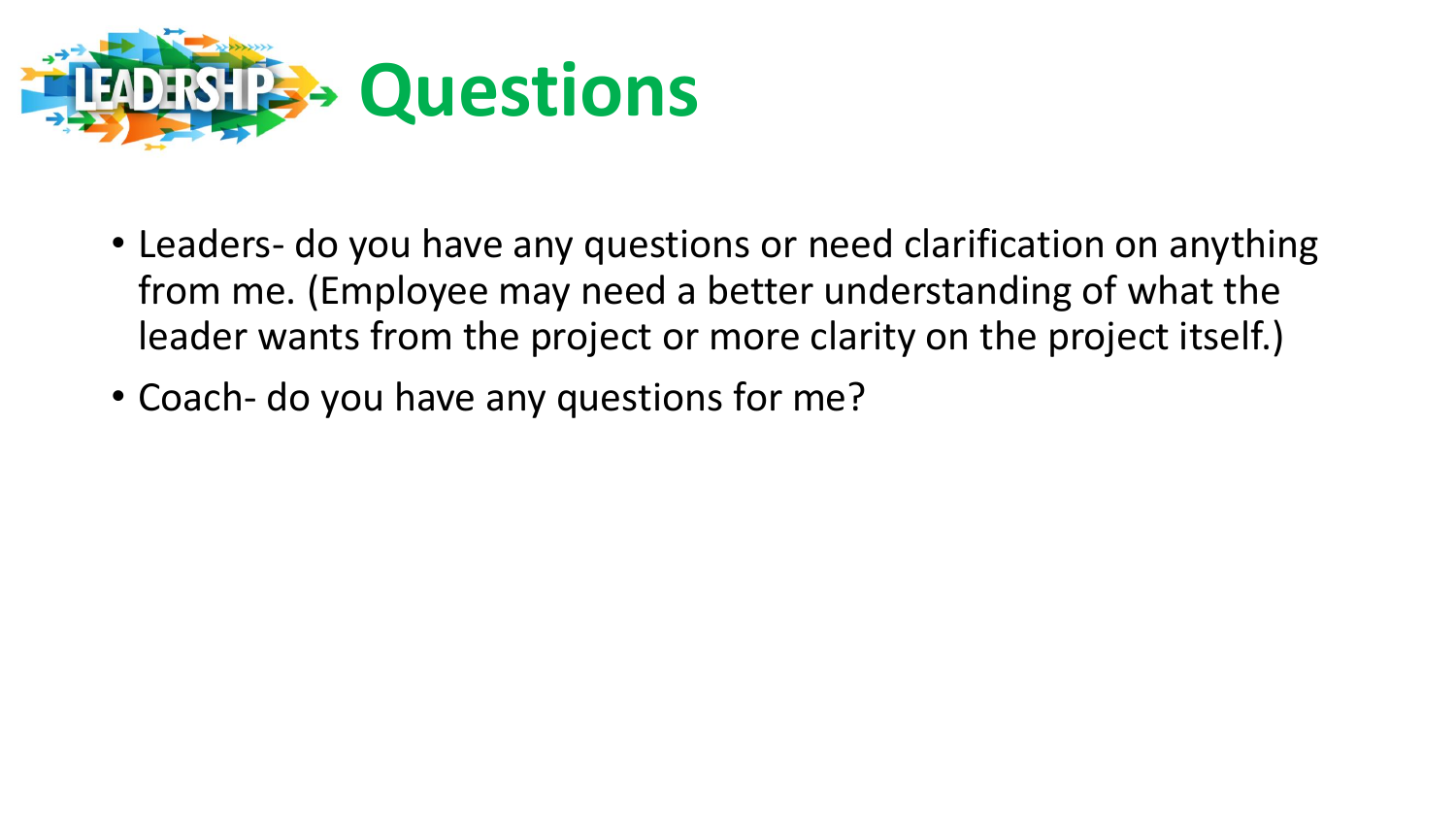

- Coach- replay what you have heard in terms of the goals for the session.
	- Might sound like- just so I am clear, if at the end of our conversation today you had a plan to move forward or you had more clarity on what you want from this opportunity, would that have been a good use of our time?
- Leader- would want to know how a project or certain work tasks are going. Then ask for agreement on what would make the meeting valuable for the employee. Similar to a coach's approach above but not exactly the same.
- Coach/Leader- listen for process versus content.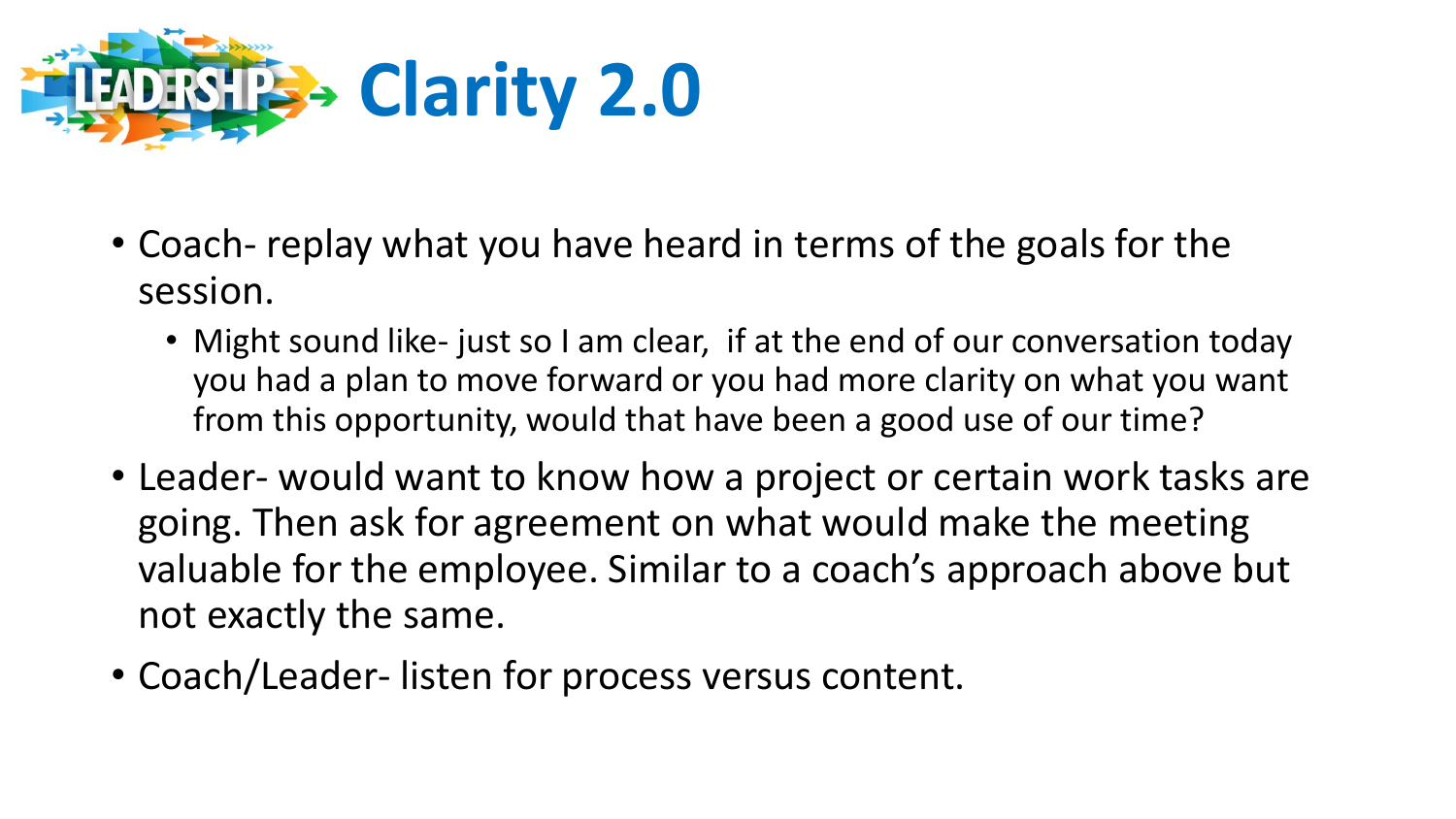

- Coach/leader- where would you like to start?
- Coach- if they are unsure about a starting point- can ask what's going well and where are they struggling?
- Coach- what thoughts are having you?
- Leaders may take the same approach but that would be dependent on the relationship and the leader's comfort in dealing with what's below the surface.
- Point- employees generally are going to be far less comfortable admitting that they are stuck or uncertain with a leader versus their coach, unless there is an unusual level of trust be between the leader and the coachee/direct report.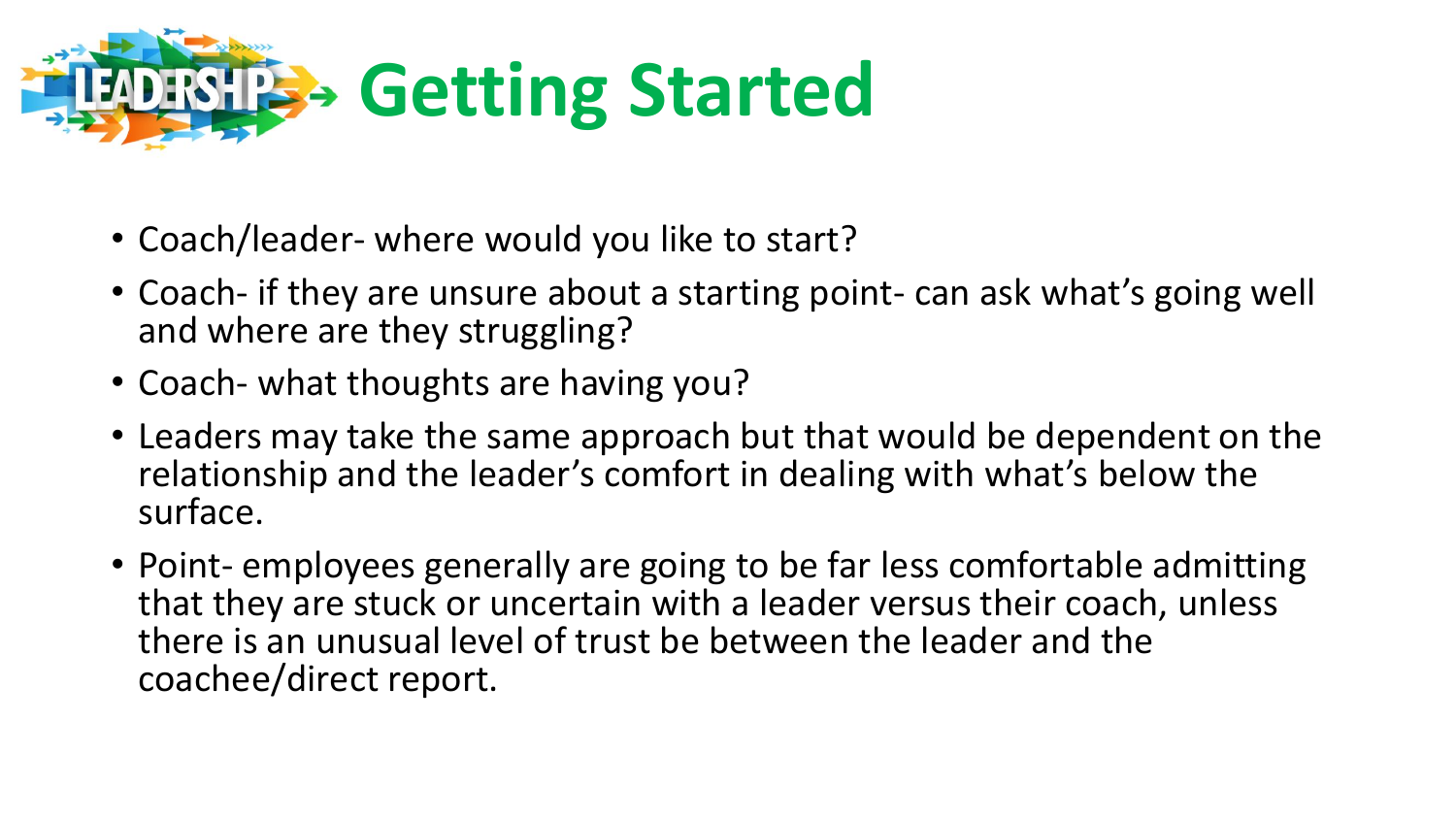

- Coach/leader- pay close attention to repeated themes/statements and process- which is what the content of the communications mean.
- Coach/leader- explore those
- Coach/leader- you may ask something like, "This seems like an important area for you, do you want to dig into it a little deeper?"
- Coach/leader- If they say yes, ask them to tell you a little more about it. If they say no, where would you like to go from here?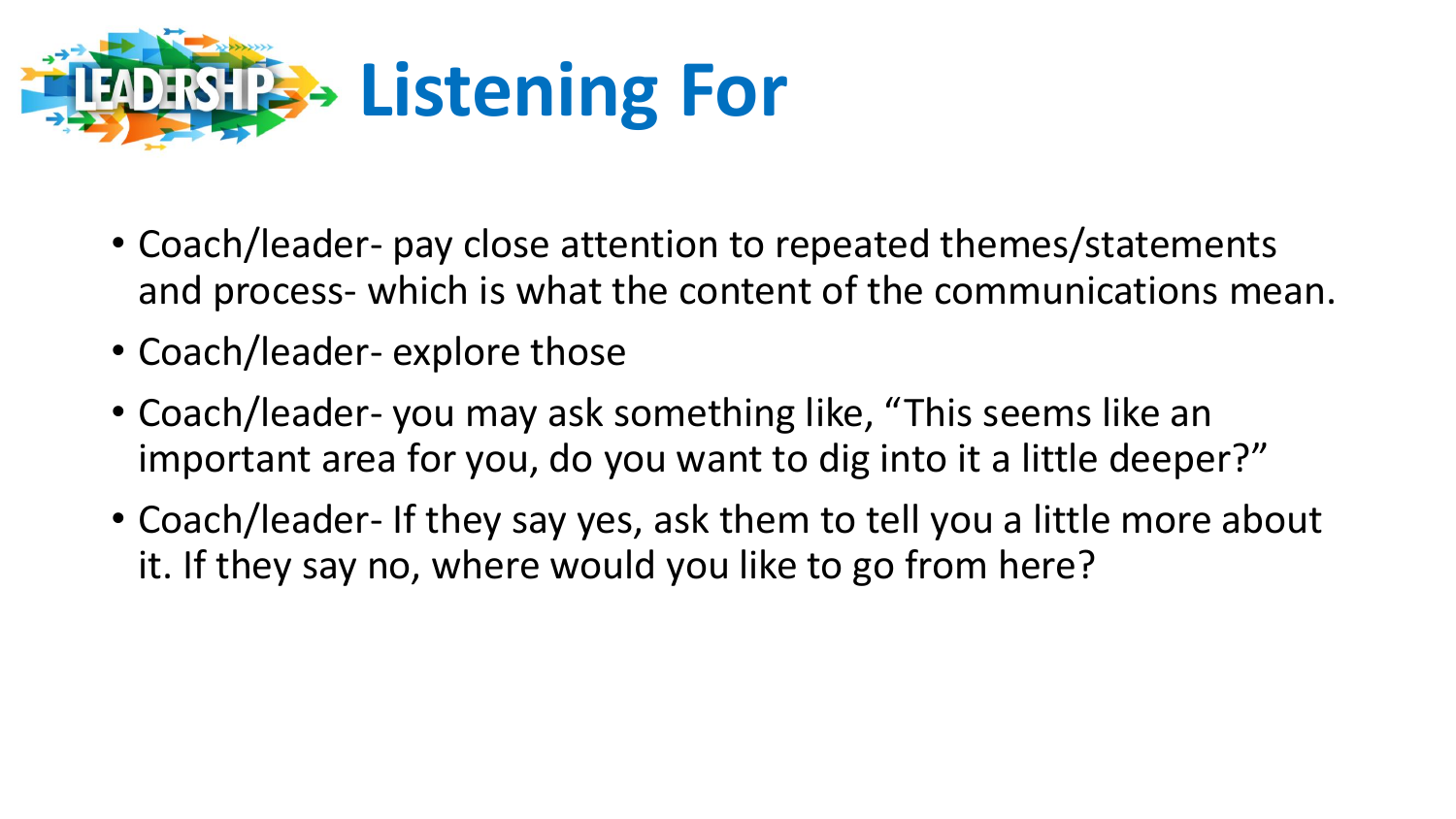

- Coach- if a coach has some advice or guidance she thinks might be helpful she should offer it.
- But first she needs to ask permission. Might sound like, I have a thought, piece of advice or possible action you might consider, is it alright if I share it with you? (No one has ever said no to me on this question- many have ignored my advice but that's OK.)
- Leader- probably doesn't need to ask for permission to offer advice, wisdom or guidance. I would suggest they limit how much of this they offer. If they don't it's not coaching, it's directing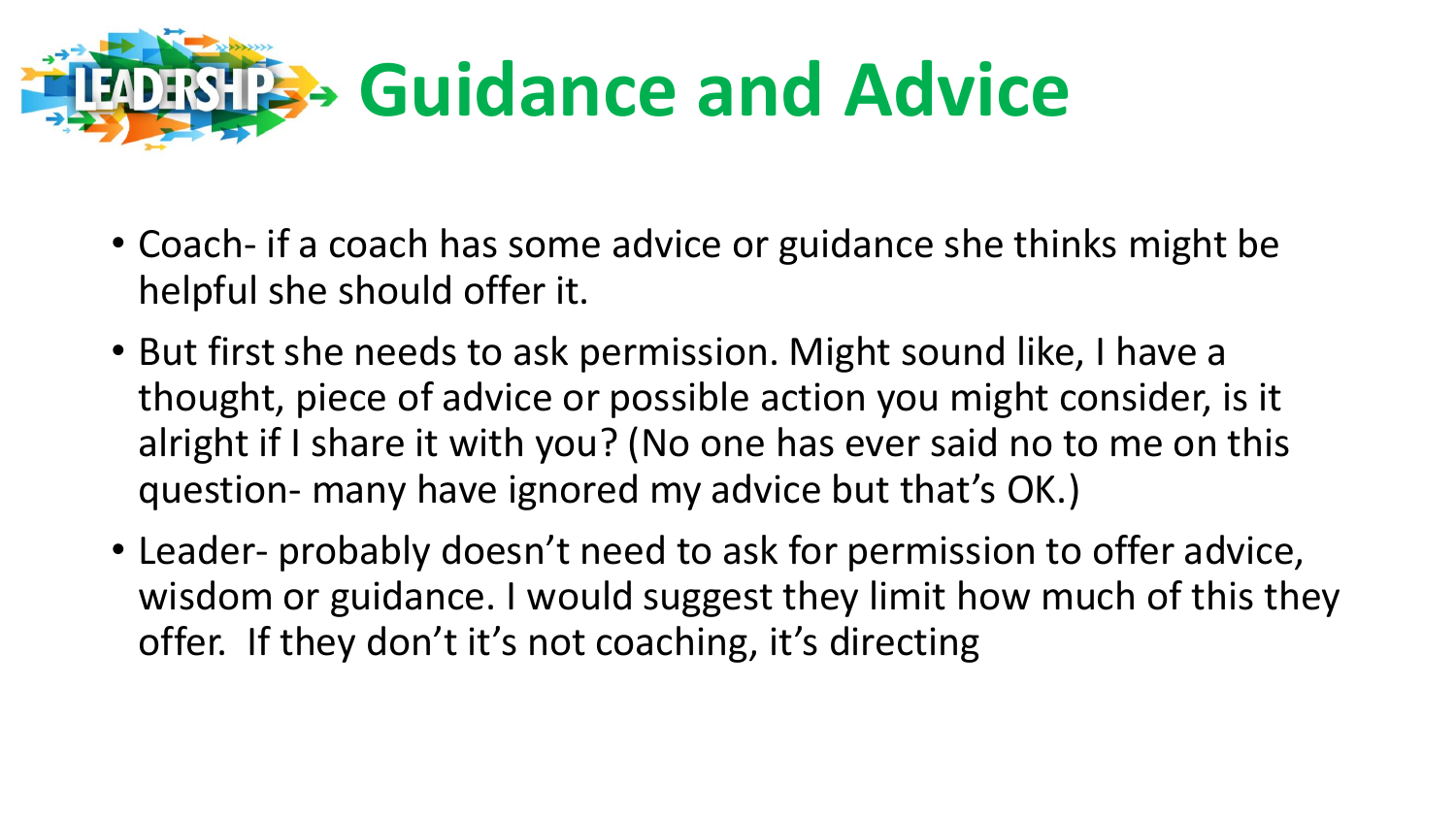

- Coach/leader- always a good idea to check in with the coachee/employee once you are 1/2 to 3/4, through the session.
- Coach/leader- might sound like "Are we still on the right track? If not, what should we be discussing?"
- Coach/leader- if the topic seems to be changing, we can ask "We agreed at the start that we would discuss X, we seem to be more focused on Y. Do you want to get back to X or stick with Y now?"
- Coach- if they want to shift that's fine.
- Leader- if they want to shift it might be fine, but it might signal that they want to avoid something you need them to face. A leader and sometimes a coach, might challenge them on that.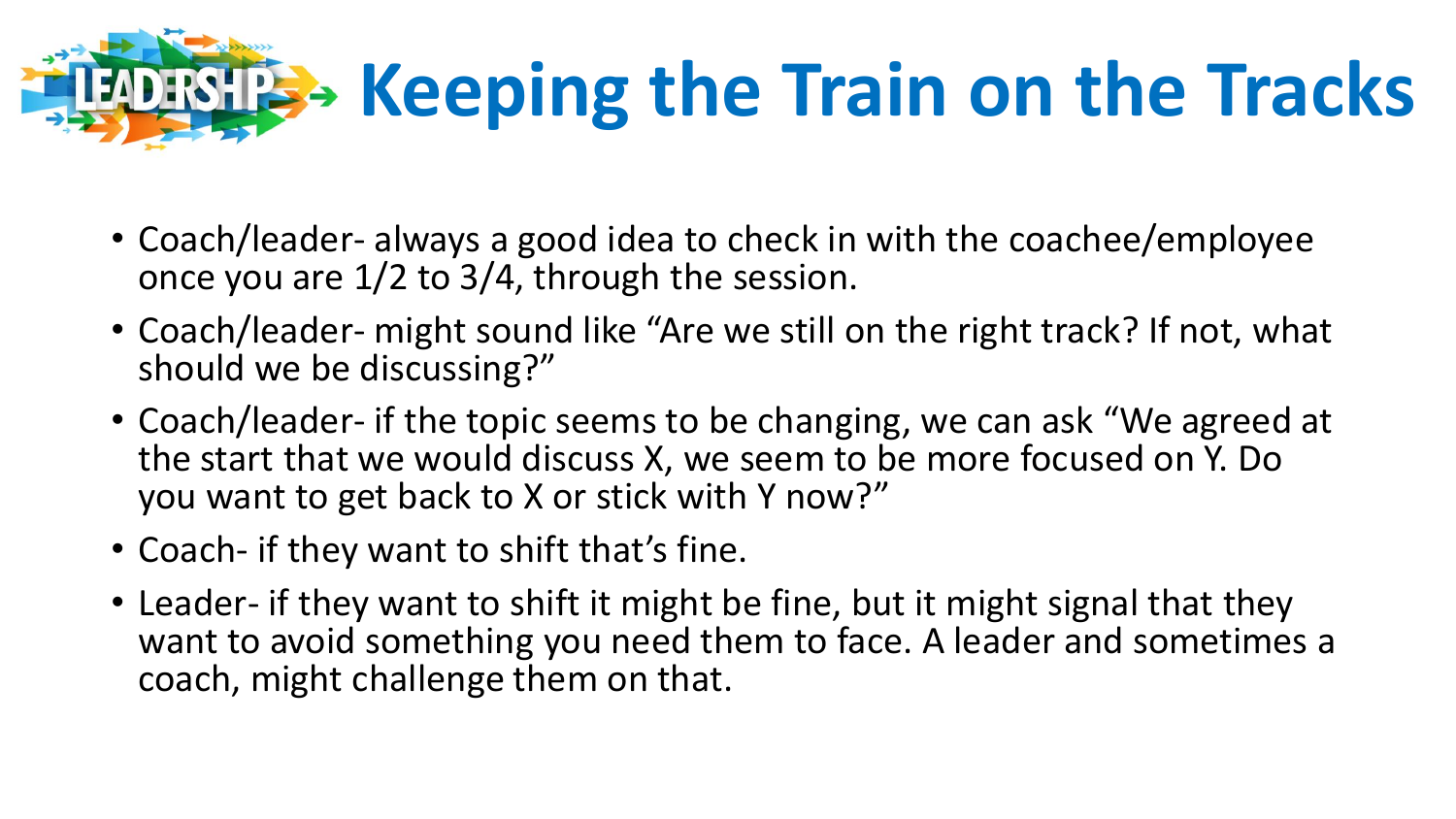

- Coach/leader- we are coming to the end of our time. Can you sum up what we've discussed so far?
- Coach/leader- once they've done that- you might ask is there anything we should have covered and haven't?
- Coach/leader- if they say yes, you may have to determine if there's enough time to dig into that topic. If there isn't you will want to make an agreement to tee it up for next time. This can sometimes be a "door knocker', something the coachee has had on their mind but saves until the time has run out.
- Coach/leader- you may want to assign some homework on that topic to help the coachee get ready for the next session. Might sound like- what could you do to get ready to discuss this in our next meeting? How could I help get you ready?